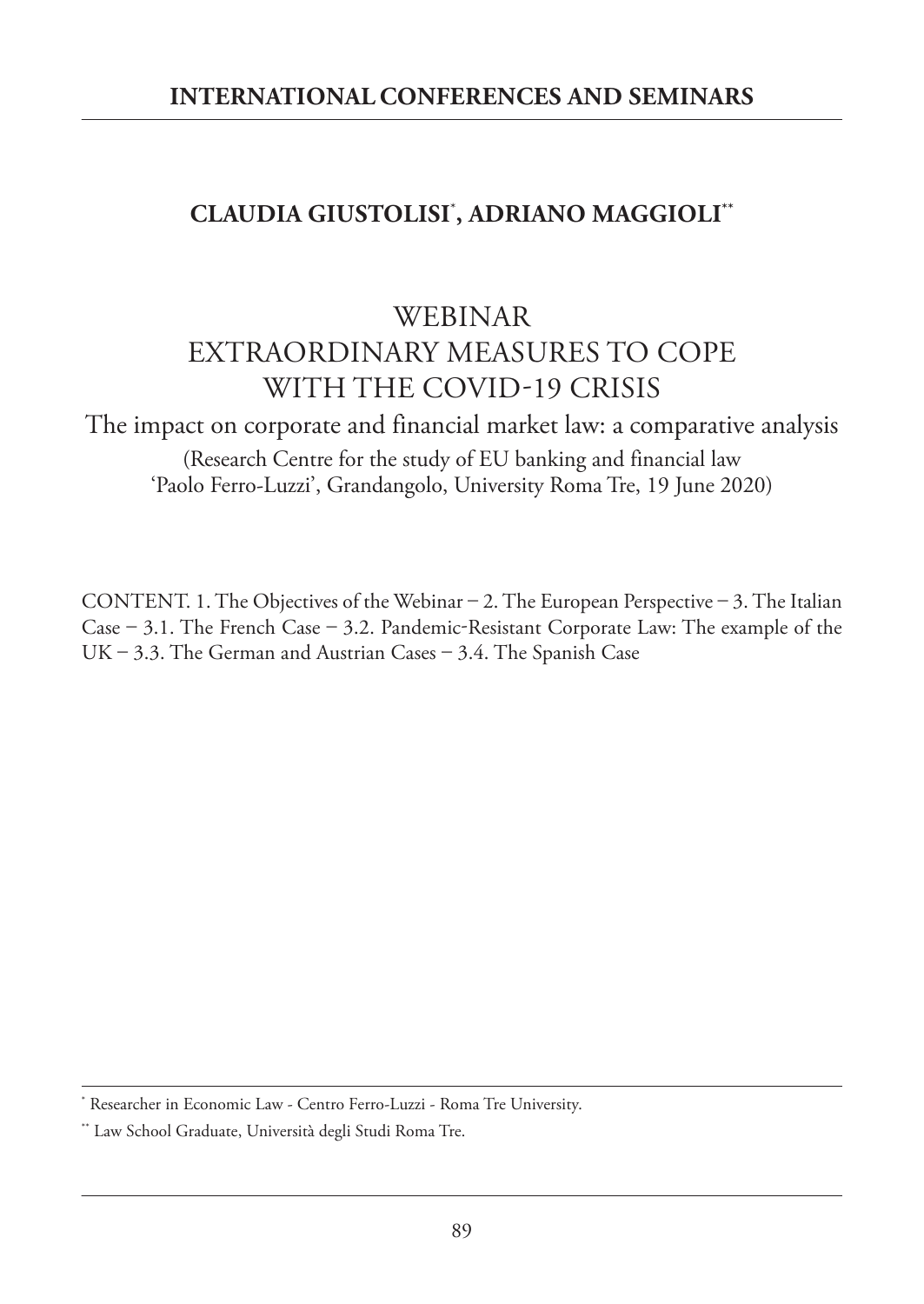## *1. The Objectives of the Webinar*

On 19 June 2020 the Research Centre for the study of EU Banking and Financial Law 'Paolo Ferro-Luzzi', Grandangolo, University of Roma Tre, held a webinar on "EXTRAORDINARY MEASURES TO COPE WITH THE COVID-19 CRISIS. The impact on corporate and financial market law: A comparative analysis."

The webinar was organized, chaired and moderated by Professor Concetta Brescia Morra**,** Director of Research Center Grandangolo and Professor of Economic Law - University of Roma Tre, together with Giulio Napolitano, Professor of Administrative Law - University of Roma Tre, and Andrea zoppini, Professor of Private Law - University of Roma Tre, both deputy directors of the Center.

Opening the webinar, Professor Concetta Brescia Morra, as chair of the event, recalled that the webinar aims to investigate the impact of Covid-19 on corporate and financial markets in Europe and in the main Member States.

The economic slowdown caused by the outbreak of Covid-19 has and will greatly affect the corporate and financial market.

The Covid-19 pandemic, besides causing a social isolation within countries, borders' closure, loss of business and employment, industry-wide shutdowns, also involved many adverse economic effects on the corporate and financial market.

TheCovid crisis has forced all Member States to impose wide-ranging restrictions that have curtailed the production and sale of goods and services, which led to a downfall in spending and investment by households and companies, income and job prospects concerns, worsening of financial conditions and to a pervasive uncertainty about the future and possible new crises.

Although, from a health point of view, the peak seems to be behind us, probably the worse in terms of economic consequences is yet to come.

To overcome this, Governments across the globe introduced fiscal and monetary stimulus programs to combat the damaging economic effects caused by the virus.

Volatility in the financial markets spiked in the aftermath of the crisis, most likely due to difficulty in estimating the extent of the economic damage caused by this global event, which is still unfolding. Consequently, some legislative interventions by the EU institutions and the major EU countries were necessary in order to strengthen the stability of the financial system and the good functioning of capital markets. In this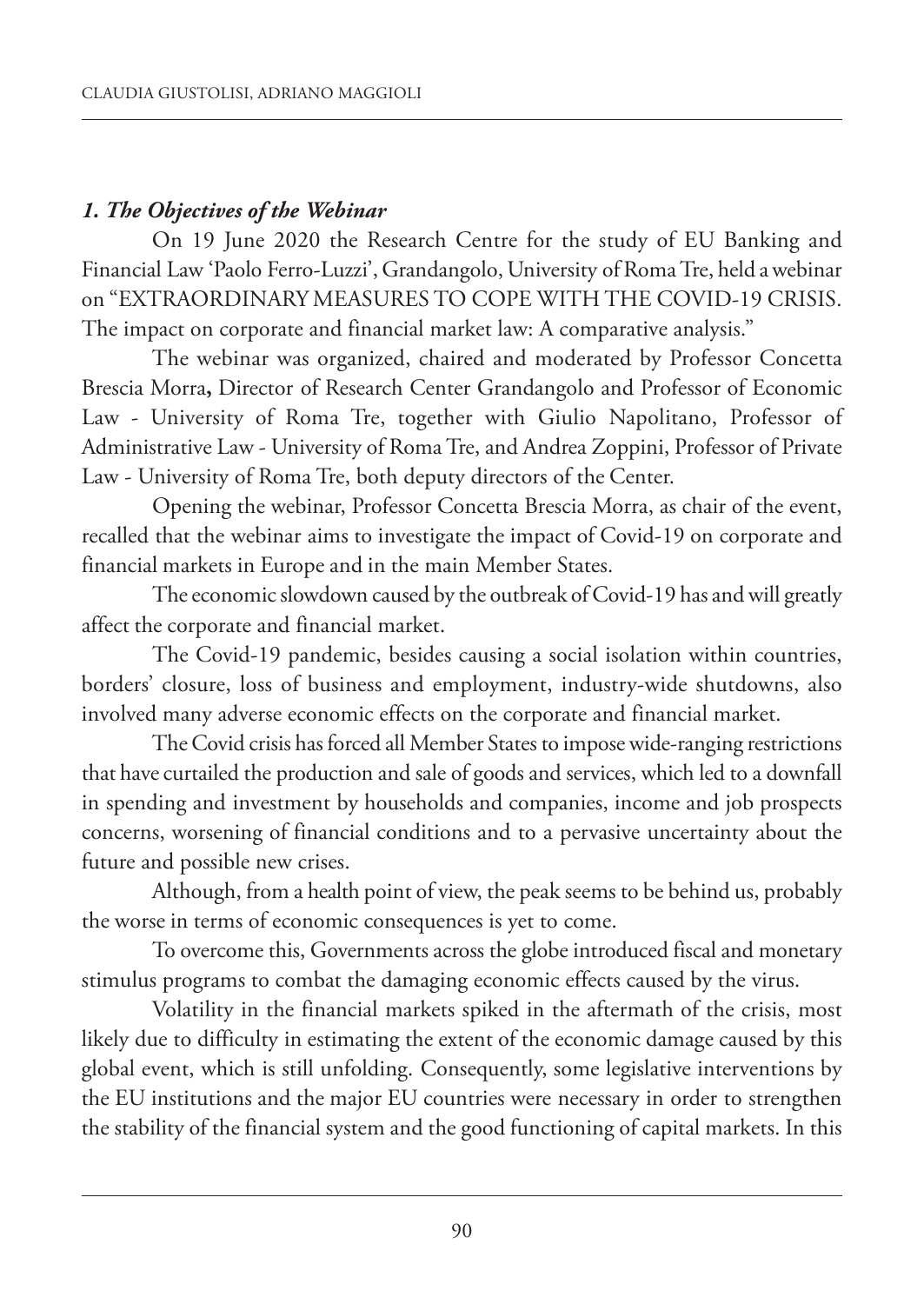context, Professor Concetta Brescia Morra still recalls the webinar was an opportunity to discuss the regulatory responses of the European institutions and the Member States to the Covid-19 crisis.

In conclusion, Professor Brescia Morra recalled that all the academics and experts who were invited thus have the task to explain the new rules adopted in their countries, with a punctual focus on the measures about Corporate and Financial Law approved in Italy, France, Germany, Austria, Spain and UK, specifying also how important it is to know the position of the European Union to understand the recovery strategy and the actions adopted in the area of financial services and financial markets. Once Professor Brescia Morra clarified the objectives of the webinar, she thanked the speakers and opened the webinar's works.

## *2. The European Perspective*

The first guest to take the floor was Ugo Bassi, DG FISMA, European Commission.

He firstly acknowledged the effects of the Covid-19 crisis and underlined that, in order to make it out of it, we need a common and coordinated effort in the European Union.

Doctor Ugo Bassi briefly illustrated the new European Commission recovery tool named "Next Generation EU" focusing on its ability to address the damages caused by the crisis and relaunch the economy unlocking beneficial effects.

The core of Doctor Ugo Bassi's intervention regarded the measures taken in the financial services area. Starting with banking measures, he gave practical evidence of how the cooperative effort was put in place: EC, EBA, ECB, ESMA, and partners at the Basel Committee collaborated in order to spot regulatory flexibility for banks to exploit. The examples don't stop there: some bank prudential framework aspects were changed in order to make sure that liquidity provided by central banks could effectively be channeled to the real economy; or deferrals were provided. The Council and the European Parliament's proactivity widely eased the task.

As Doctor Ugo Bassi recalled, not only banks were lent a hand: round tables were organized with representatives of all the segments of the financial market. In this case the EC was there to listen: a platform was provided to participants to flag the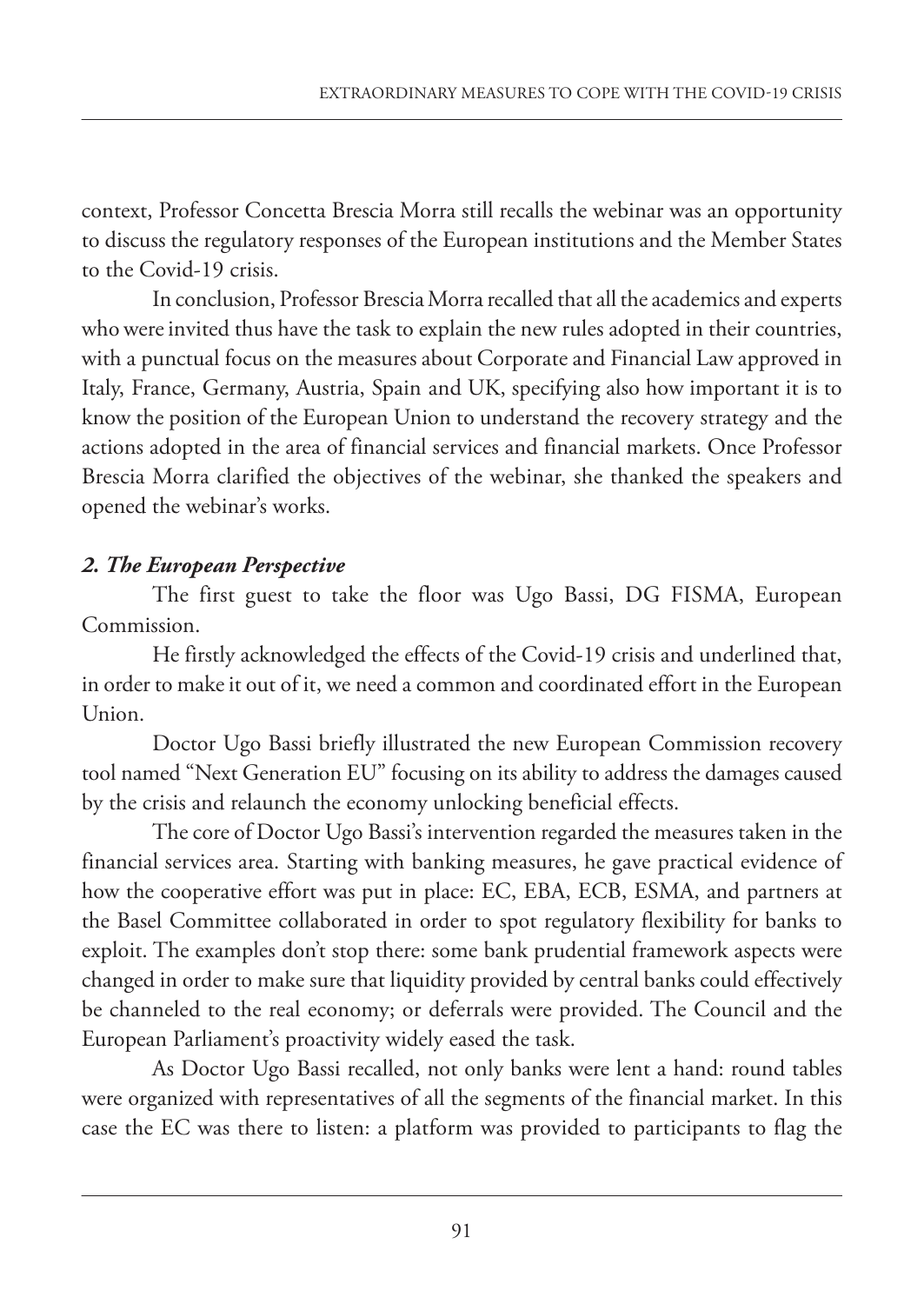identified problems. The result was an act of soft law: the compiling of a list of best practices to be communicated which will help to spot the remaining issues and enhance coordination in their solution.

The presentation followed illustrating the ongoing discussion concerning an intervention on the securities markets based on three pillars: prospects, Mifid and securitization.

As far as the first pillar is concerned, the intervention would be addressed to secondary markets issuers and the key word would be *simplification*.

Mifid intervention would focus on the coverage research increasing, in order to provide SMEs with good investment research an adequate visibility. Both these goals' pursuance will take in consideration investor protection.

The last field of intervention again took into account the useful recommendations of EBA and aimed at alleviating the crisis' impact on banks while financing economic recovery.

Concluding, Doctor Ugo Bassi gave an example of the importance of the rainchecks put in place: several Level 2 legislation measures regarding securitization and market infrastructures in order not to burden on financial entities.

Cooperation permitted also DG FISMA and CONSOB to generate a European debate on short-selling measures, a topic which is not yet subject to a common European approach.

Doctor Ugo Bassi reminded that the path in front of all of us is still long and it includes completing Banking Union, Capital Markets Union, digitalization, and cannot avoid the greening of the financial agenda.

This crisis, like every crisis, should entail *per se* an opportunity. The presenter underlined that institutions should do everything in their power in order to top the benefits of digitalization by performing the usually difficult exercise of striking a balance between what is good and what is advantageous for the market, the market participants and for the investors but at the same time protecting the investors as much as they can. Therefore, it is all about finding the right balance and *putting the cursor where it is necessary*.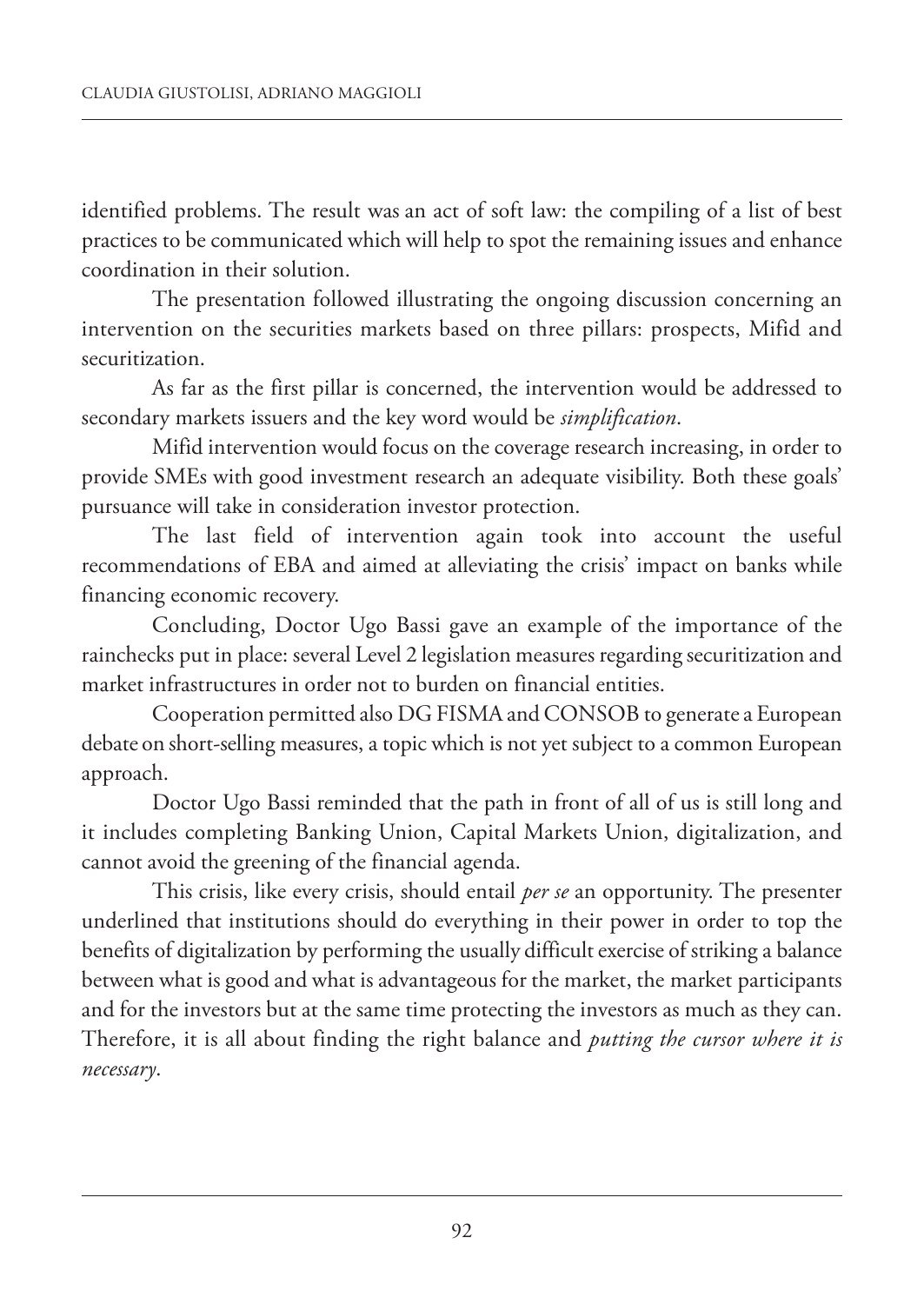## *3. The Italian Case*

As previously mentioned, the recent Covid-19 crisis has impacted all corporate and financial markets worldwide. In particular, in the first months of 2020, during the early stage of the pandemic crisis, the Italian, French, German, Austrian, UK and Spanish markets were among the corporate and financial markets that more experienced this situation.

The powerful impact of the Covid-19 on these financial markets has led these countries to take different – not always easy – choices to protect the different trading directions in order to reduce the impact on the world economy.

For this reason, during the webinar, after having analyzed the European perspective, the most relevant legislative news adopted in these countries were submitted.

The first country, whose legislative measures were examined, was Italy. The academics provided a regulatory framework in the perspective of public and private law. Giulio Napolitano, Professor of Administrative Law - University of Roma Tre, took the floor and made some remarks from a Public Law perspective. In particular, he explained the Italian extraordinary measures to cope with the Covid crisis from the Public Law point of view and the possible new extraordinary role of the State. He questioned whether this is a completely new role of the State or if it is simply managing conventional tools under temporary framework.

According to his experience it is very difficult to provide now, in the beginning of the post crisis management, a reply without enough experience and without enough implementation of the new measures.

However, his personal opinion is that the tools are conventional but what is unknown is the magnitude of all of them together, operating at the same time, and this could change the trend of State intervention in the economy for the next years.

With particular reference to the extraordinary measures adopted in Italy in this moment, the fundamental tools we are experimenting and implementing are four: the first one is the State guarantee provided by Italian State-owned companies which traditionally provided insurance and credit for export. In this system the company is required to provide a guarantee supported by the State as lender of last resort in order to cover the lending activity provided in the first place by banking and other financial institutions to enterprises.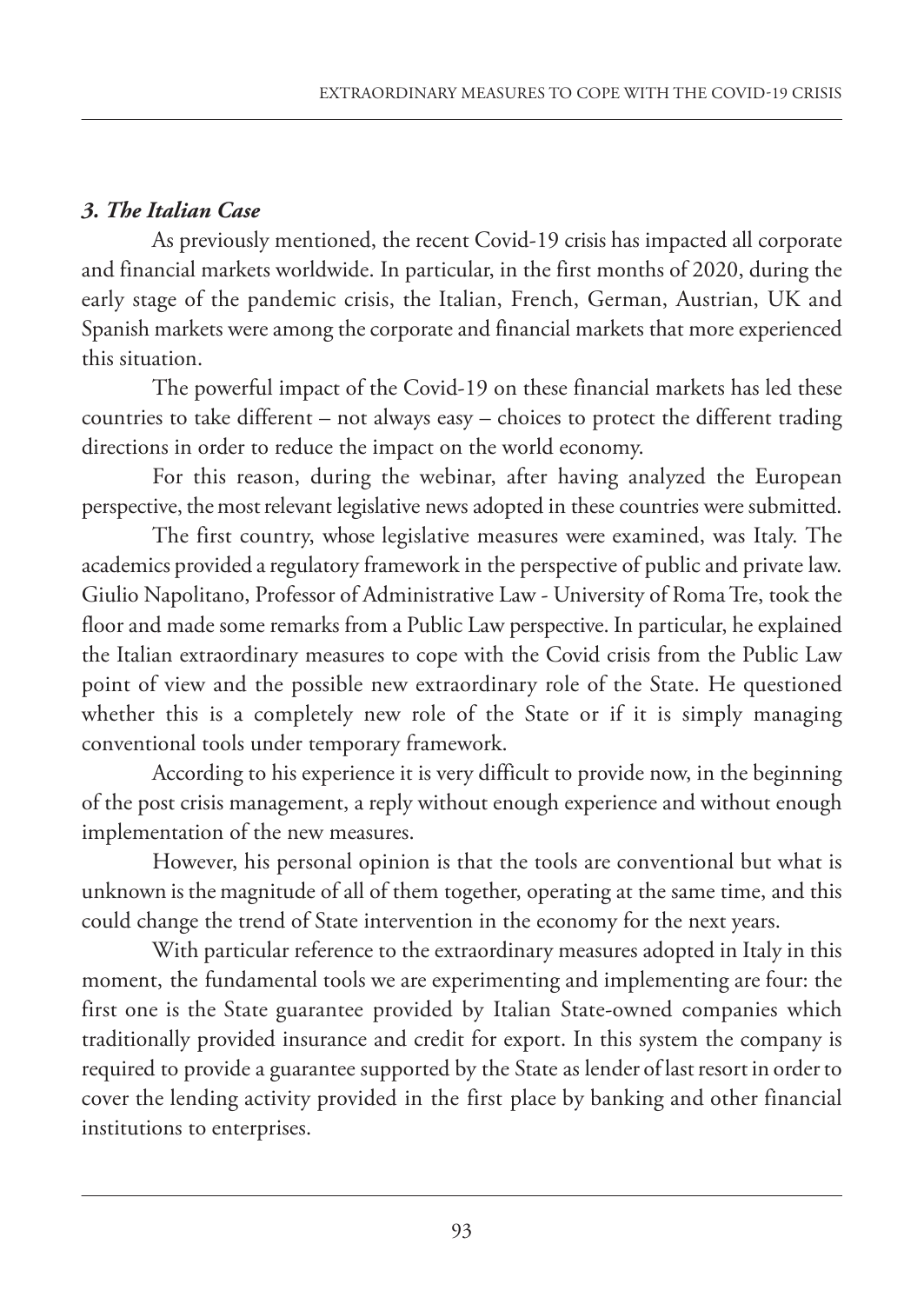The second fundamental tool is the new economic recovery asset that was established within *Cassa Depositi e Prestiti* with the purpose of strengthening the capital of enterprises.

The third tool is public ownership which, however, is supposed to be activated only in very exceptional circumstances. This is the case of the public ownership within the context of strengthening capital intervention by *Cassa Depositi e Prestiti* and the regulation provides for this kind of direct intervention in equity only as a last resource solution, and public ownership is also possible in the context of very specific cases.

This is a very exceptional measure in this direction, for example the case of Alitalia, but probably this is not a new trend to a State intrapreneur as it existed in the past.

In this respect, although some commentators and even some consultants of the Government argued that a new time has come for the return of the State as a direct economic operator, this is not the solution currently envisaged by the Government.

The fourth tool is the tightening of the foreign direct investment screening which is taking place with the extension of the screening to new sectors including banking and insurance operators. This was made in the light of the European Union Regulation on foreign direct investment screening and following a specific communication from the European Commission that pushed all Members States to apply the screening mechanism in a very strict and rigorous way.

Professor Napolitano, after having listed the Italian extraordinary measures, specified that all these four instruments – State guarantee, economics recovery asset, public ownership and foreign direct investment screening - are not completely new.

For example, Public ownership and State guarantee are of course very old tools, while the foreign direct investment screening has already been in place since 2012 and the expanded role of *Cassa Depositi e Prestiti* is an already tested instrument.

For this reason, he asked himself what is the main regulatory difference compared to the past.

His answer was that all these instruments have been implemented at the same time. They are acting in the same context. There is, to some extent, a potential overlapping between some of these instruments and, as a consequence, the overall dimension of this new potential role of the State.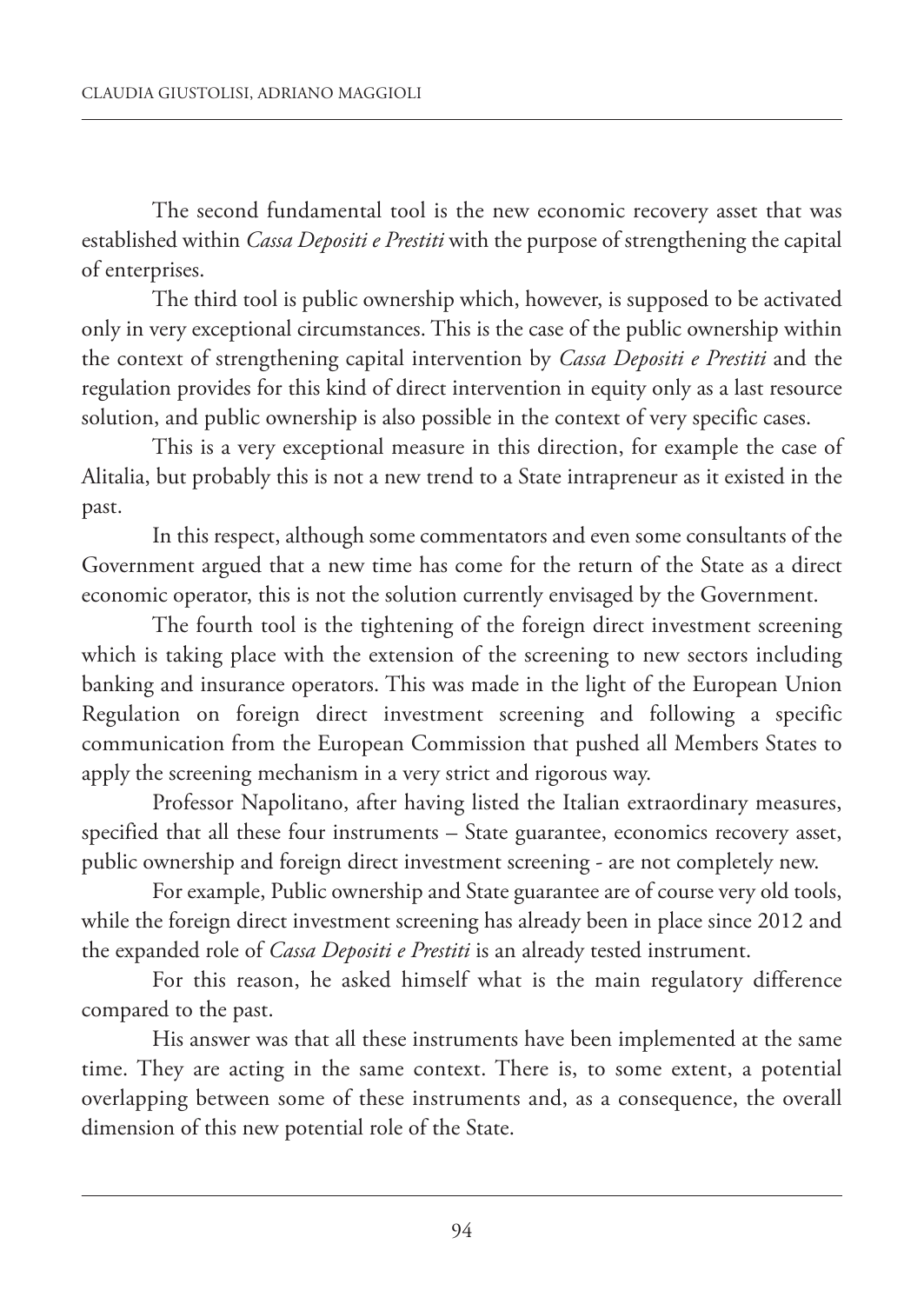This leads to some fundamental questions.

First of all, there is a relevant issue of governmental or administrative capacity, which is even different from financial capacity. Of course, the issue of financial capacity in a country as Italy, with such a huge level of public debt, is a relevant one, but we also have problems of administrative and bureaucratic capacity in managing effectively all these very powerful tools of intervention.

The problem of capacity is strictly related to the problem of promoting a sound cooperation with private actors. First, for banks: we experience in the first weeks of implementation how difficult it is, for instance, for banks to perform preliminary assessments and take decisions in the loan activity.

Secondly, there is a problem of discretion. So, what is the relationship between automatic measures that to some extent are provided in the law with the relevant area of administrative discretion in deciding where, when and how to auto-intervene and support the economic private sector.

The issue of discretion becomes extremely relevant when we think about regulatory conditions that can be introduced in relation to some of these measures.

Lastly, there is a problem about the real strength of procedural and judicial safeguards that in principle should be applied to every area of public authority, every area of State intervention and that however can to some extent be threatened when there is high discretion as it is in the field of some of this State support measures or even in the case of foreign direct investment screen.

In conclusion, Professor Napolitano affirmed that, in his view, the tools are to some extent conventional. About these tools there is the complete unknowledge of the overall magnitude of these interventions and Professor Napolitano thus believes that a new equilibrium between the role of the government, of the State, and the role of private operators must still be found.

Regarding the measures adopted in Italy, the second speech focused on the Private Law perspective. This subject has been addressed by Andrea zoppini, Professor of Private Law - University of Roma Tre.

In particular, Professor zoppini opened his speech with a metaphor, reporting that "*We are, basically, in the position of the pilot who tries to restart the engine*," then he recalled that there is a remarkable need for equity in all Europe and in particular in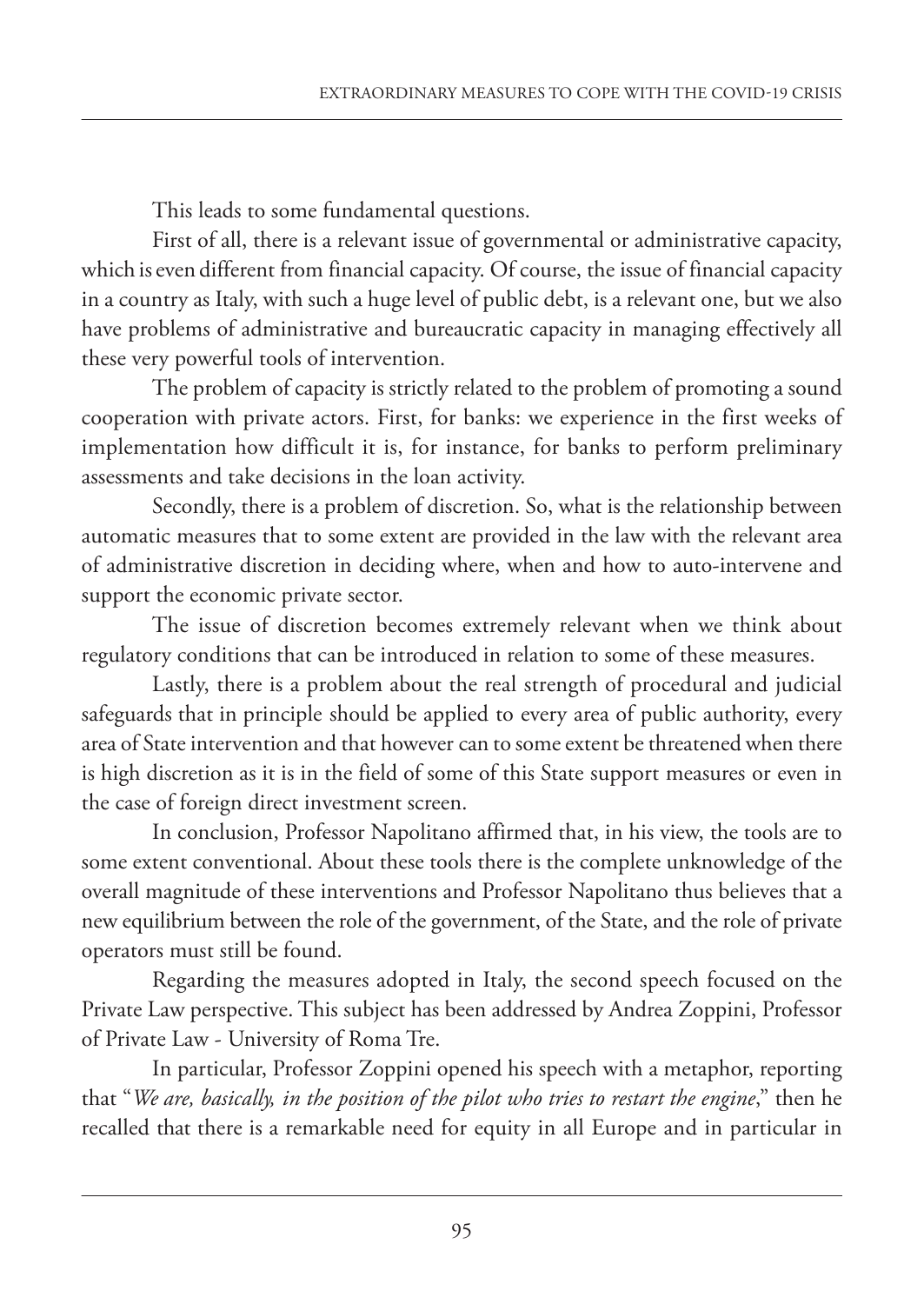Italian enterprises.

Firstly, Professor Zoppini clarified that there are important problems from the private law perspective about State intervention.

First of all, the State Aid regulation, and, then, Competition Law.

With regard to the State Aid regulation, he suggested to read a brilliant expression on "The Economist:" the "zombie companies." Basically, there are corporations living after death because of State Aid and State support. A good example in our experience could be Alitalia.

From a Private Law point of view another relevant point regarding guaranteed loans is whether the Covid is a material adverse change. Professor Zoppini considers it not to be a material adverse change: the Covid is thought to be as something transitory in Italian forecast.

Clarified that aspect, he introduced the economic scenario and in particular the COVID-19 impact on the Italian economy. The contraction in GDP in Italy is estimated between 8% and 10%. Regarding the market capitalization, the FTSE-MIB index reduced by 25% since January 2020 vs -7% of the European index whereas the Italian "Top line" company revenues face an estimated reduction between 7% and 18%, worth 220 to 470 billion euros. In this economic scenario, the Italian Government acted promptly by introducing measures aimed at strengthening corporate equity. In particular, as far as enterprises with revenues above 50 million euros are concerned, the Italian Government created the «Equity Recovery» initiative (*Patrimonio Rilancio*), 44 billion euros of Special-Purpose Assets dedicated to equity and quasi-equity interventions.

About the principal aspects of *Patrimonio Rilancio*, Professor zoppini briefly summarized its characteristics.

It is a side company within *Cassa Depositi e Prestiti* (CDP), but it is separated and autonomous from CDP's own assets.

The main point to take into consideration is *Patrimonio Rilancio*, an organizational and operational system designed to ensure maximum efficiency and speed, also on the basis of self-declarations made by the beneficiaries (i.e., investee enterprises).

*Patrimonio Rilancio* is funded with contributions by MEF and the issuance of bonds or other financial instruments.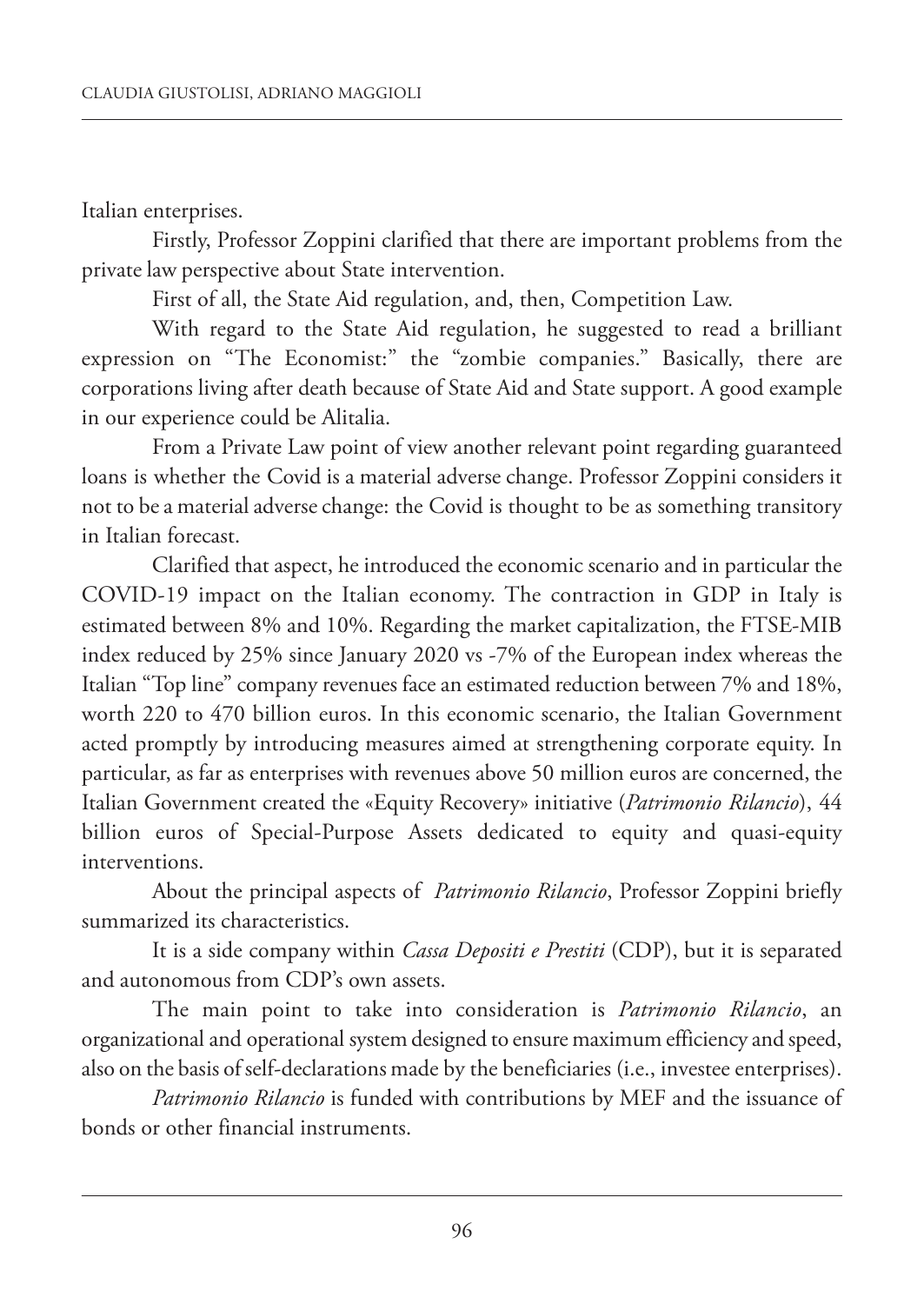It has been estimated that something like 5,000 enterprises are potentially interested subjects. *Patrimonio Rilancio* will basically operate with two (or three) operating models: Temporary Framework and Market Operator Framework.

About the Temporary Framework, the entry condition for the enterprises are that the beneficiary was not already in difficulty as of 31 December 2019 and lacking the State intervention the beneficiary would go out of business; there is in the common interest to intervene (e.g., to avoid social hardship); the beneficiary is unable to find financing on the markets.

With regard to the Market Operator Framework, the second operating mode, it provides the regulation for two tools: capital increase and subordinated convertible bond, with different conditions for listed companies and not listed companies.

The third possible operating way of intervention of *Patrimonio Rilancio* is corporate restructuring, which is an intervention in enterprises that are or could go in a bankruptcy proceeding. It is not clear by now how it will be set up.

After outlining the new regulatory framework, Professor zoppini looked at the open problems.

One is the relationship with failure discipline and insolvency procedure, an open point because of the lack of a special norm that clarifies this possible relationship.

Another is the potential litigation.

In the end, Professor zoppini concluded that the program *Patrimonio Rilancio* is thought to be a temporary measure, but, he warned, there is nothing as steady in Italy as something which is thought to be temporary. So, it is well possible that we'll keep on with those measures for a long time.

## *3.1. The French case*

Continuing in the exam of the different rules adopted in EU countries, the measures applied in France were examined.

The following guest to take the floor was Antonino Cusimano, Group General Counsel and Secretary General at Nexans. He told himself impressed with the French State reaction to the sudden crisis and agreed with the measures taken by the French government. In particular, with the Decree of 26 March, the French government eased the access to Partial Unemployment measures and has reduced the amount of charges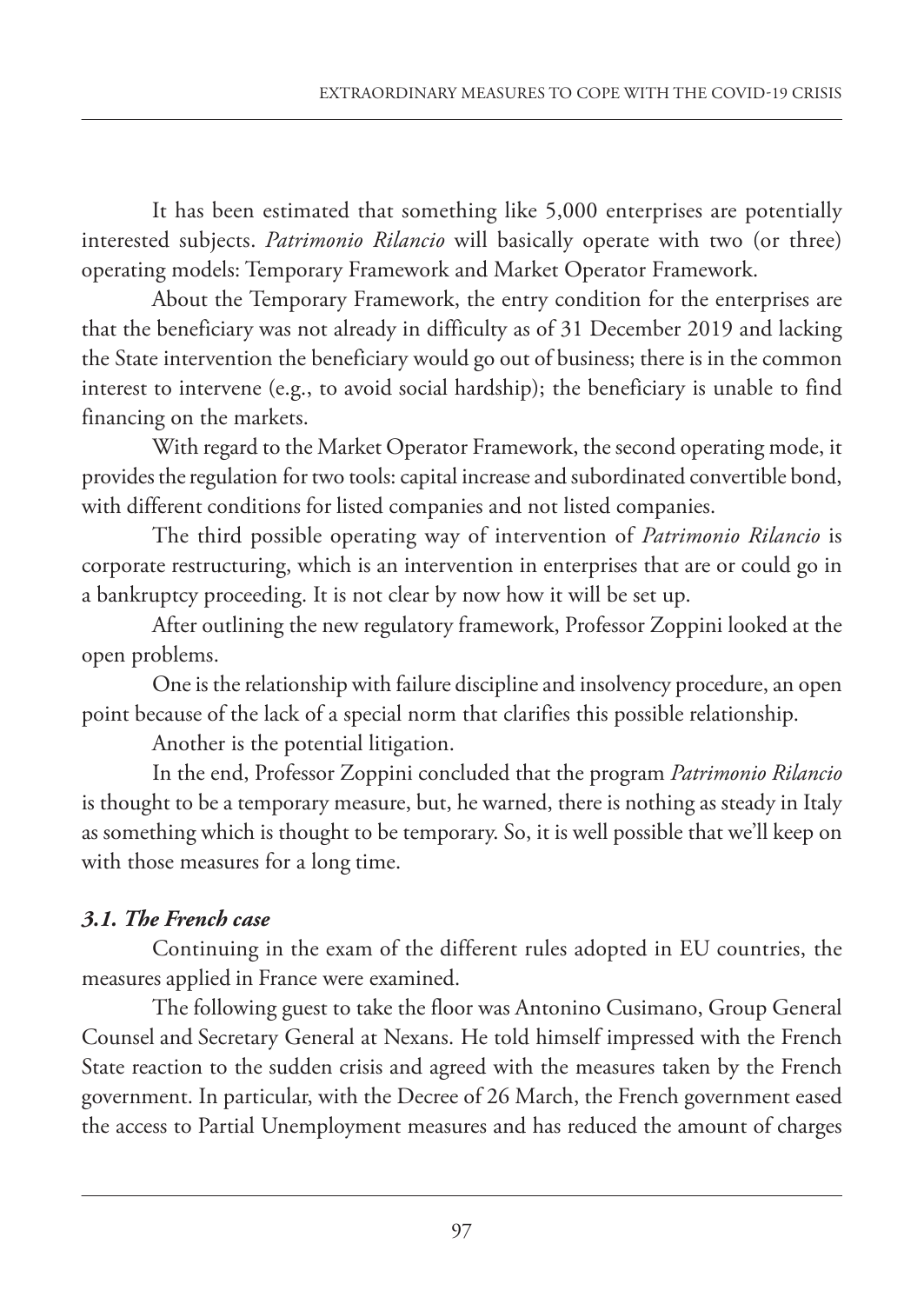on employers.

The conditions to obtain it are (i) qualifying as impacted by exceptional circumstances as per Labour Code definition; (ii) partial or total business interruption due to Covid.

Also, he enjoyed the readiness of Parliament in passing the Emergency Law. An official declaration by the French government recognized Covid as a *force majeure* event when contracting with public authorities: a useful tool to claim Covid-19 is material adverse change, also in private litigation.

The intervention followed illustrating the Corporate Law measures closely affecting corporate life. The two Orders n° 2020-318 and 2020-321, both retroactive, extended by three months the deadlines imposed by law or articles of association for the approval of the accounts, attached documents, and the convening of the general meeting in charge of this approval.

Furthermore, corporations were allowed to broadcast meetings as a replacement of physical meetings – hard to set up in these difficult circumstances – preempting corporations' bylaws prohibitions, a measure widely used by French corporations. The remote attendance by members of governance bodies was guaranteed and the general meeting were allowed to be held 'behind closed doors'.

Doctor Cusimano noted that, while it is usually permitted to cancel general meetings if it is impossible to convene shareholders by mail, this possibility was temporary waived. On the contrary, remote shareholders attendance, such as by postal vote or proxies, was favored. These provisions implied the prevention of casting votes in real time, shareholders' questions and interventions.This caused a hostile climate toward this kind of meetings which eventually evolved in a higher rate of opposing votes, especially on corporate governance resolutions. Critics, according to Doctor Cusimano, do not take into account the difficulty of properly identifying people intervening in an online meeting, open to questions and interventions. Nonetheless, the measure's success is confirmed by data: 75 of the SBF 120 issuers held shareholders meetings 'behind closed doors'.

The second tool enthusiastically quoted and described by the speaker was the *Prêt Garanti par l'État* (PGE): the measure allows corporations to borrow money from commercial banks guaranteed by the State, typically for up to 90% of the loan. The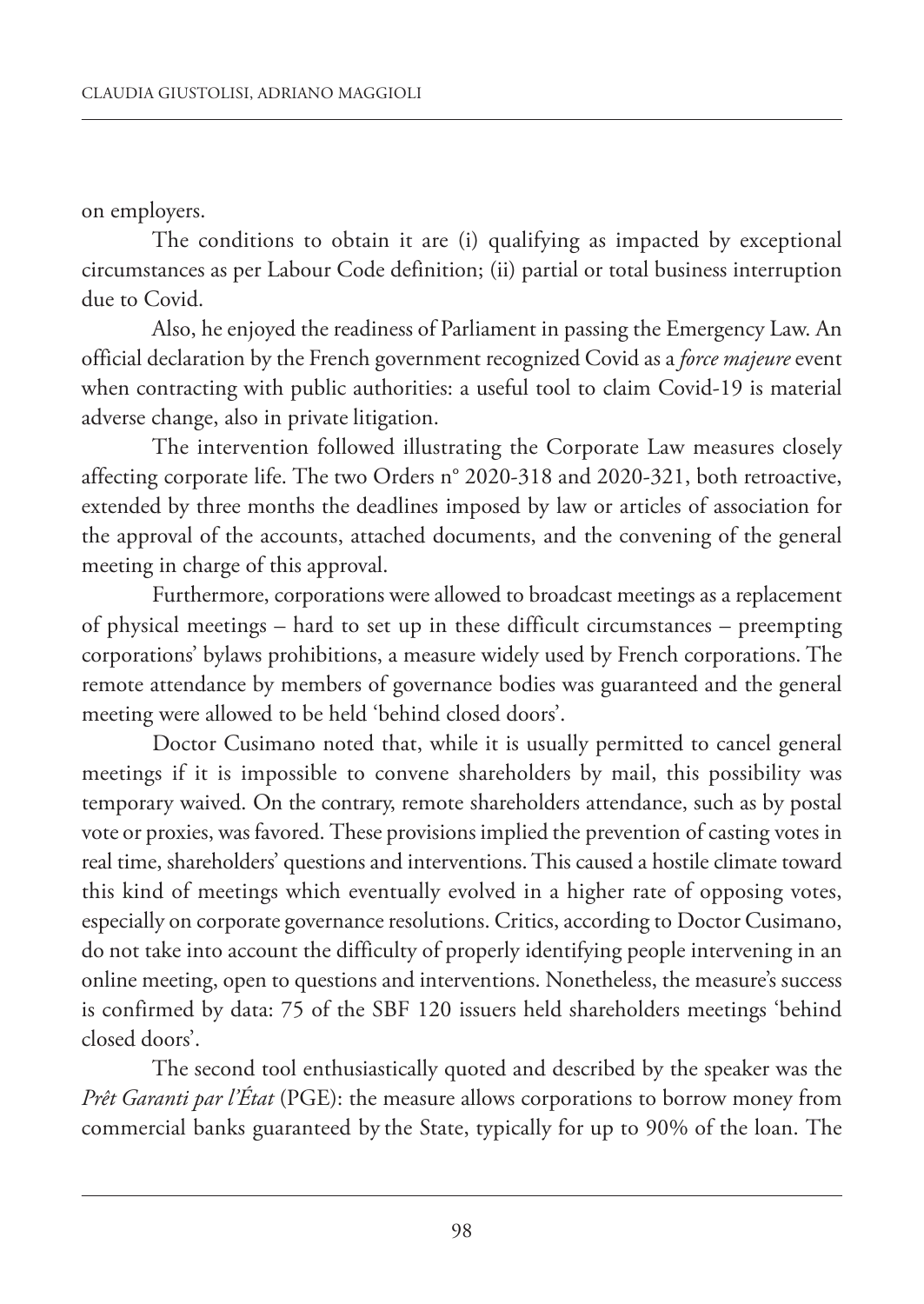guarantee can be provided between mid-March and the end of 2020 while the reimbursement is not required for the first year, plus the borrower has the chance to amortise the loan over a further one to five years; it shall not exceed 25% of the borrower's 2019 turnover and it does not require any other security or guaranty; only property companies, credit institutions, financing companies and businesses in the midst of collective proceedings were excluded. The loan comes with two requirements: no dividends shall be payed and, following the signing of a *déclaration sur l'honneur*, suppliers shall be payed according to terms.

Doctor Cusimano concluded by recalling the corporate crisis management skills applied during this difficult time: board meetings drastically increased, liquidity issues arose and forced issuers to come up with ideas to increase it. Also, governance' remuneration took a hit and decreased, whereas, conversely, the circumstances implied increasing risk management skills and reporting on the crisis management.

Lastly, he highlighted the help of the *Autorité des marchés financiers* (AMF) recommending advices and handling the simplification of corporations' life. The Covid crisis appeared after the publication of the 2020 guidance, the annual report and the first quarterly results. As the emergency constantly increased, some issuers faced liquidity problems which led them to suspend their 2020 guidance and impacted quarterly results. The French regulator encouraged those with available reliable data to regularly disclose their information on periodic reassessments of their activities, financial situation and prospect, which led to a reassessment of the announced risk factors and outlooks.

After Doctor Cusimano, Pierre-Henri Conac, Professor of Commercial and Company Law at the University of Luxembourg, took the floor. First of all, he reflected on the previously discussed ability of the French State to provide loans quickly and readily. According to Professor Conac, the mechanism lacked fluency and smoothness when SMEs needed it, whereas it proved itself useful when large companies did. Professor Conac followed addressing the Foreign Direct Investment screening' regulation change. He underlined how previously, as a foreign investor crossed the threshold of the 25% in the participation in a company capital, the operation required an authorization; nowadays, once it crosses the 10% threshold, the investor has to inform the Ministry of Finance.

Subsequently, Professor Conac illustrated the electronic turn the company meetings and compliance have taken. He mentioned the disclosure required to the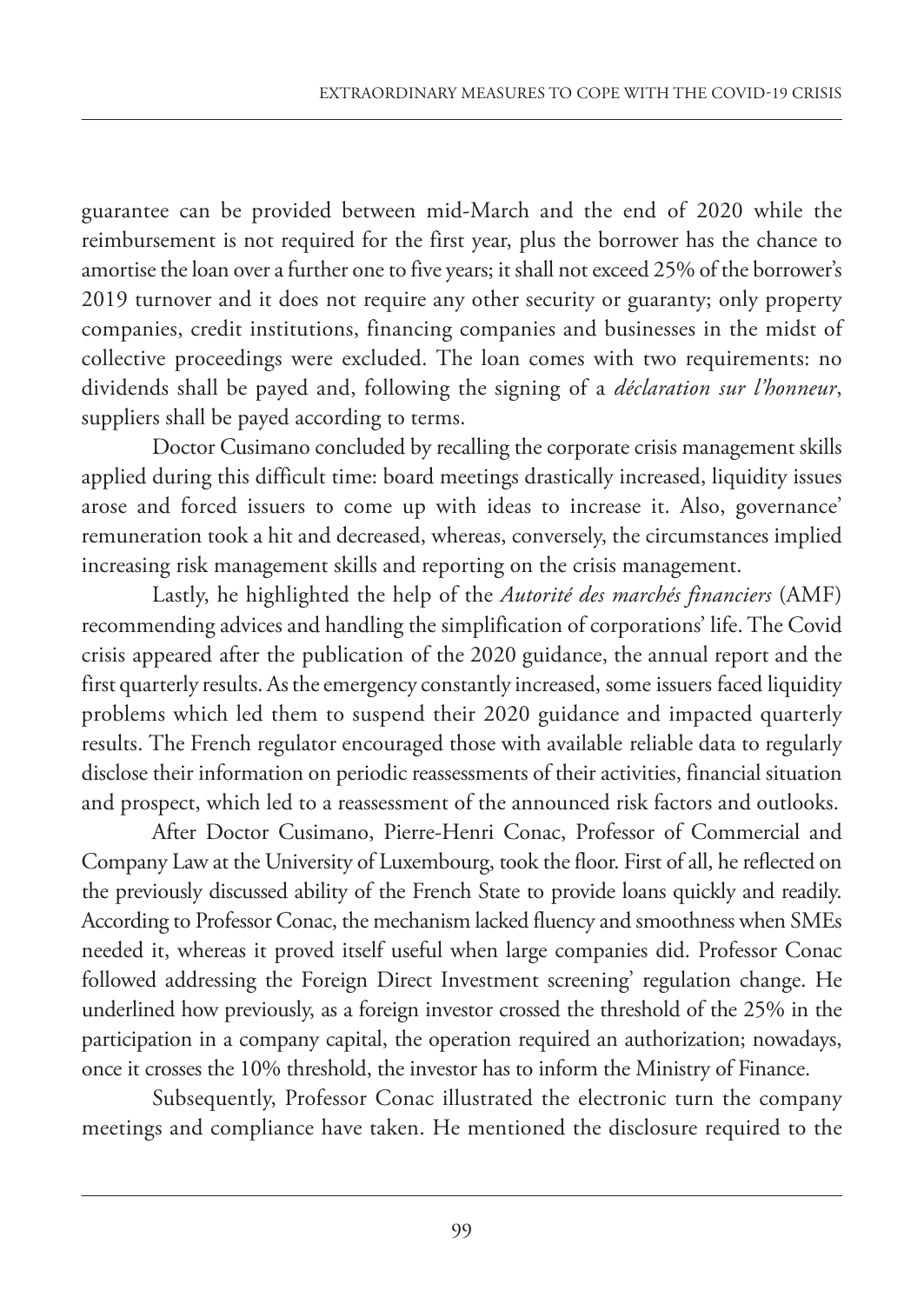companies by the AMF and then he pointed out how many French companies largely referred to the bond market rather than to the loan one, as the former is less regulated than the latter.

Once he settled these matters, Professor Conac intervention focused on the AMF action and the development of its relationship with companies during the crisis. Companies asked AMF for advices regarding a matter of social interest. The issue arose for some companies with real estate assets: whether they should forgive rent in order to help the borrowers. The AMF reply was of the non- official kind, as its powers are limited in the Company Law field. Professor Conac argued the opportunity to help customers to survive and not go into insolvency but he warned that shareholders might have a different point of view as this behavior implies losses.

Professor Conac objected the difficulty to comply with AMF requests to companies to involve shareholders during meetings and discussions, on the basis of practical reasons: identification and the right to first intervene.

Following, he told himself surprised that companies were required from many quarters to reduce the amount of dividends as a sign of solidarity with workers; even in the case the company had not received any funds by the State.

Lastly, the speaker addressed the nationalization topic. Professor Conac highlighted how a State purchase of a company whose shares price dropped because of the stop of the activities is something that sounds weird to him.

In conclusion, Professor Conac believes that the last two points revealed that the French approach is "*not liberal at all.*"

## *3.2. Pandemic-Resistant Corporate Law: The example of the UK*

Luca Enriques, Professor of Corporate Law at the University of Oxford, then took the floor. Professor Enriques specified that his report was based on a forthcoming essay which will be published in the *European Company and Financial Law Review*.

The speech took the UK as an example of what measures can be taken in the area of Corporate Law. The purpose is to identify what tweaks should be introduced in these exceptional times in order to make sure that European businesses can get through the crisis more easily.

The way to do it is by using new special rules as little as possible but, rather,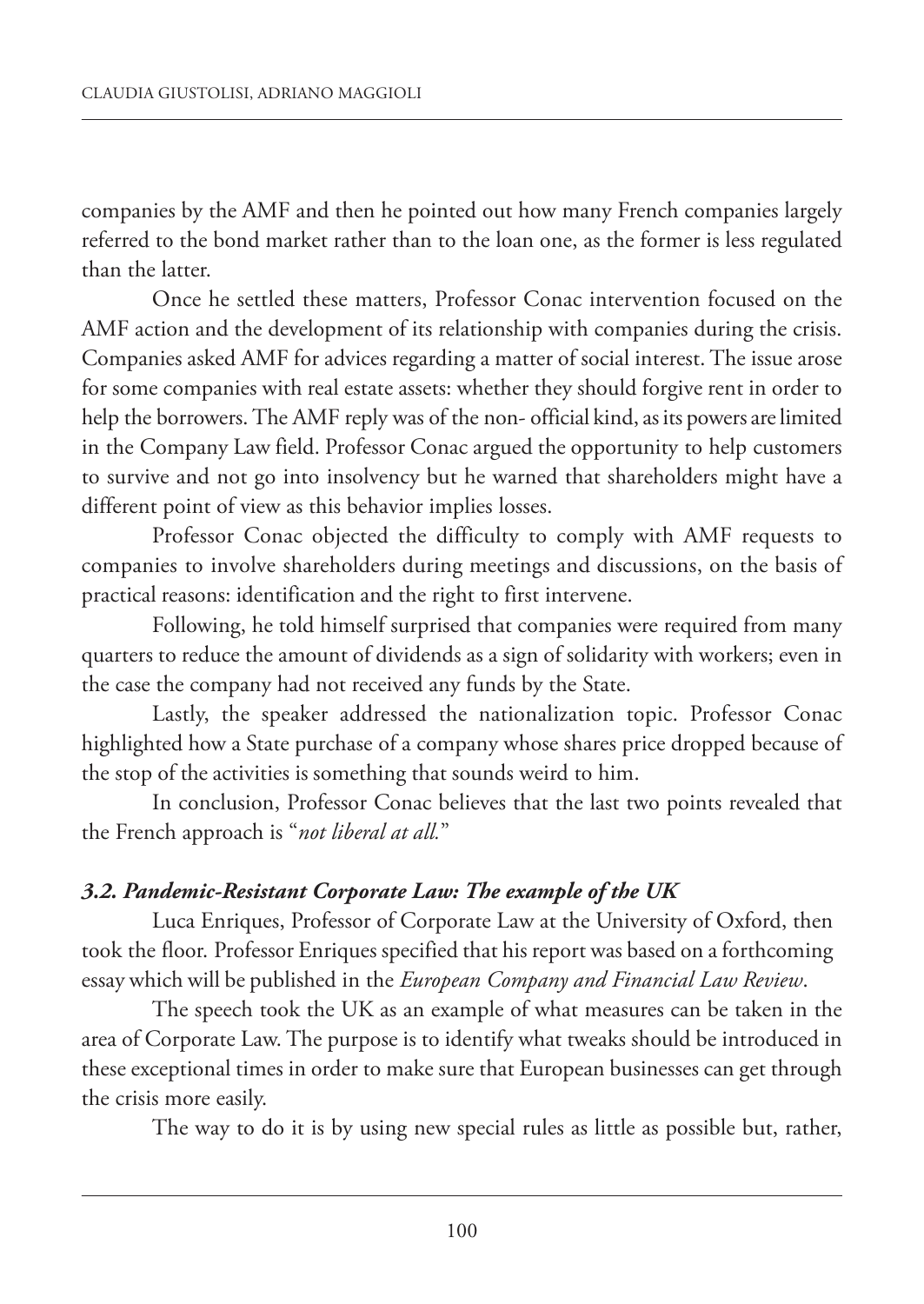provide for the suspension of existing rules wherever possible.

The reason for that is that these are times in which a public debate and consultation procedures are unlikely to take place with thesame degree of reflection and ponderation, as in normal times: it is not the best time to test new solutions. Furthermore, these measures, if they are suspensions, by definition, will have a sunset built-in: a date on which they will elapse, and old rules will be back in place. Of course, at a later point, we may ask whether the suspensions of the rules may have proven that the old rules were not the right ones. We may do so, also, in the light of how the world has changed due to the crisis, if any permanent change will be observed.

The rationales for suspending corporate law rules are two-fold. First, since March 2020 many companies are in "survival mode": *primum vivere* may mean sacrificing some protections that have been built into corporate law but increased the time and costs of engaging in some transactions that may now be crucial for survival. Second, in usual times the degree of uncertainty is lower than today and therefore some choices can be made with less risk of getting it wrong, and markets can be trusted in providing rational signals about the value of companies.

In terms of what to do, then, "survival first" may mean to suspend rules on capital increases and on related-party transactions for capital increases and shareholders loans whenever the normal-time rules are burdensome and/or especially timeconsuming. The Italian government has moved in this direction by amending the rules on capital increases.

Traditionally, there is in the UK a sort of agreement among institutional shareholders to vote against proposals to waive pre-emption rights. Exceptionally, earlier this year, this group of institutional investors declared that they would be open to the idea of waiving pre-emption rights on a case by case basis. This would be pure selfregulation, but at the same time an important signal because everyone knows that in the UK you don't just issue new shares without pre-emption rights since the general meeting would never allow you to do it.

With regard to the area of related-party transactions, the Financial Conduct Authority also adopted measures about large related-party transactions aimed at recapitalizing companies: they have provided for a suspension of the rule that requires the shareholders meeting to approve the transaction with the favourable vote of a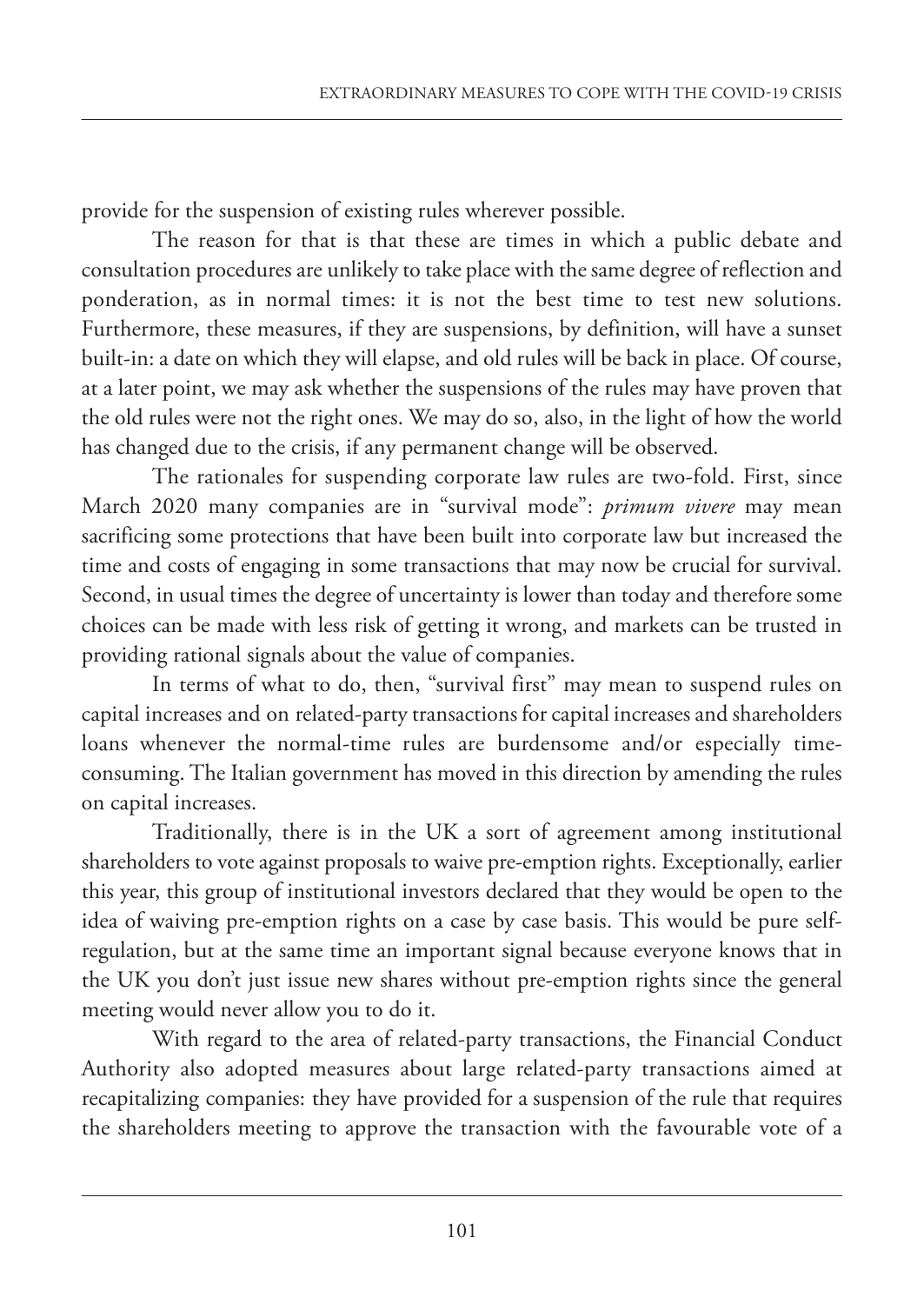majority of the minority. They have done this very cautiously, because still an informal vote is needed. The company has to call, basically, all the shareholders or a majority of the shareholders and make sure that they agree with the transaction. One way to get an equity capital infusion may also be by having someone to contribute to the company in exchange of shares; that may lead an existing shareholder or a third party to cross the threshold for the mandatory bid rule. In exceptional times one could think of tweaking the mandatory bid rule provisions in order to allow these transactions to go through without the need for a mandatory bid. It would be a sort of recognition that all companies are currently *in crisis mode*. In the UK, however, there is no need for such an intervention because the Panel has broad discretion: it has a general exemption power which may be used in this situation.

Next, Professor Enriques addressed theissue of director liability. In the UK, the Parliament is passing the suspension of wrongful trading rules for just three months. Wrongful trading rules are those that apply to companies in the vicinity of insolvency when directors are aware, or should have known that the company could not survive. However, this kind of intervention is partial: not only because it does not cover situations in which companies are not close to insolvency but also because, even for companies in the vicinity of insolvency there is a doctrine named after the case "West Mercia", which may lead to liability for directors. The idea is that when the residual claimants of the company are now the creditors becausetheequity is worth zero, then thefiduciary duties are ought to creditors and not to directors, and the new legislation is not doing anything in this regard. Broader exemptions for duty of care violations could be rolled out to avoid risk aversion on the part of decision-makers at companies managed in crisis mode.

Lastly, Professor Enriques focused on hostile take-overs and shareholders activism.

In his own opinion, the envisaged solutions are quite extreme. In fact, he suggested that the best solution in these circumstances would be to provide for a (temporary) default rule allowing directors to veto the purchases of share above 20%, of course in the interests of the company.

Nothing of this kind is going on in the UK where they are very proud of their takeover-friendly regime.

At the end of his speech, Professor Enriques made a final general comment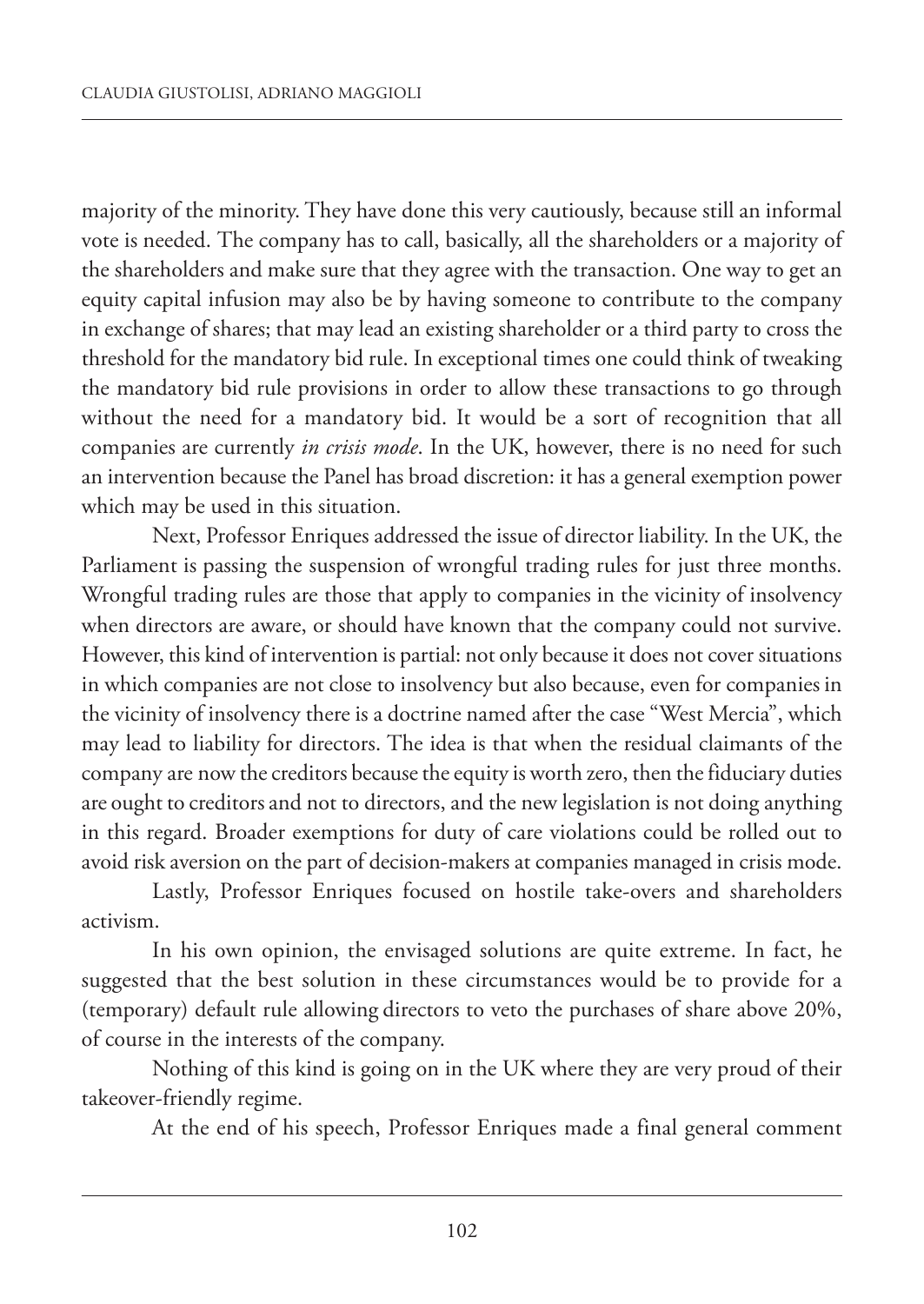stating that if the times are exceptional, extraordinary measures are maybe needed, but they should not be permanent. In his opinion there is no reason to permanently change the rules now. Perhaps, the only permanent change that could be introduced are rules that allow for a quicker switch from normal times to exceptional times in the event of another crisis in the future. That would also reduce the pressure of making the possibly temporary changes permanent.

#### *3.3. The German and Austrian cases*

The webinar following guest was Chris Thomale, Professor at the University of Vienna and Roma Tre. He presented both the German and Austrian Commercial Law solutions.

The crisis was a chance to re-assess some parts of Corporate Law: the topical issue which arose from the circumstances was the *rebus sic stantibus* general clause problem. Professor Thomale explained: the German legislator action's overarching goal was to provide time to corporations, in order to allow them to deal with the new circumstances. Since many tried to apply for a special restructuring procedure the German Code provides – which requires the applicant has reasons to demand the restructuring but has not fallen in over-indebtedness – the legislator suspended the obligations to file for insolvency. Professor Thomale underlined that the suspension was not generalized but rather surgical: only the insolvencies linked to the Covid-19 crisis shall not be filed. Professor Thomale reasoned the issues arising from this approach in terms of burden of proof. Altogether with this provision the civil liability for unduly delaying filing for insolvency was suspended.

A second step taken by the German legislator and illustrated by the speaker was the suspension of a peculiar German rule suspending the validity of corporations' payments when close to insolvency. Professor Thomale drew the participants' attention to a German Corporate Law specificity: the recharacterization of shareholder's loans to be equity rather than debt. The rule will be suspended for three and a half years and aims to incentivize shareholders to take care of their own company: shareholders will be now more likely to give debts to their company rather than further equity.

Professor Thomale found that suspension played a key role in the German legislator approach, but he also found this crisis highlighted the unworkability of certain rules.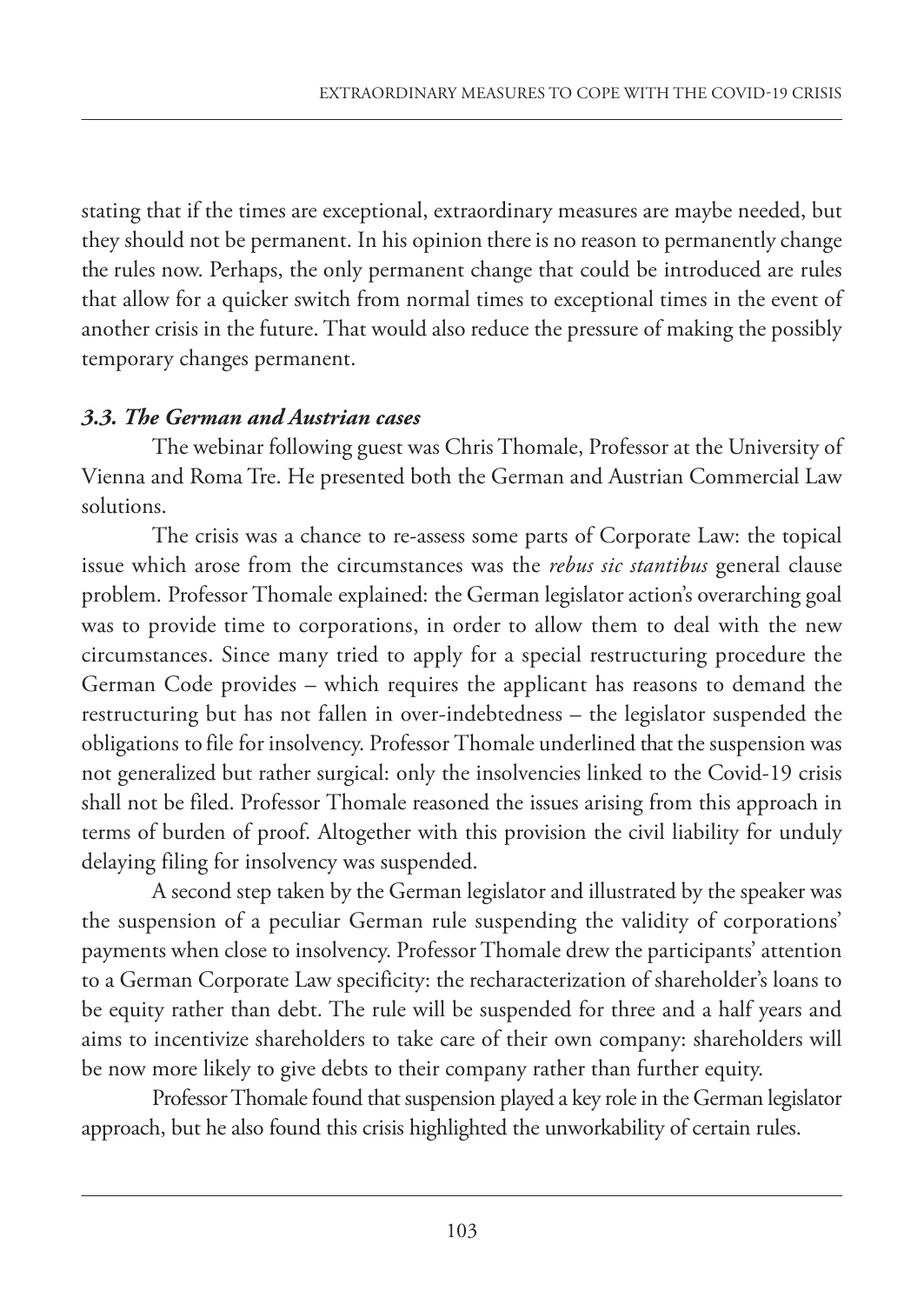As far as general meetings rules were concerned, Professor Thomale believes the German legislator confirmed its unique approach: since normally virtual meetings are not allowed, management and directors still have to meet in person whereas shareholders' presence can be virtual. The issue arose because corporate management decides discretionary whether to allow or not questions, turning general meetings in "*corporate management's private parties.*" The provisions regarding general meetings specifically affected smaller shareholders and exacerbated their relevance issue: big institution investors and asset managers will be allowed to the meetings whereas smaller investors are somehow expropriated of their control rights.

Moving to the Austrian solutions instead, the speaker observed that they trace the German ones. Professor Thomale underlined how the Austrian legislator hasreacted not earlier than two months after the German one did. One of the differences he emphasized regards the recharacterization of shareholders loans: the Austrian provision was suspended for only three months, with poor efficacy.

Concluding, Professor Thomale deemed that when it comes to capital structure and recapitalization of companies, we could learn a lot from the crisis. Especially in the grey area between corporate law and insolvency law, the promises made by our laws are to be "*crisis solid.*" Professor Thomale underlinedalso the need to reevaluate those rules because they are not designed for times when everything's fine.

## *3.4. The Spanish Case*

With regard to the Covid measures applied in Spain, Ignacio Tirado, Professor of Commercial, Corporate and Insolvency Law at the Universidad Autónoma of Madrid and Secretary-General UNIDROIT, showed that Spain, as Italy, did not change the law at once. It did it in different times and not in a very coordinated manner.

In particular, Professor Tirado recalled three far-reaching relevant Royal Decrees that took care of many aspects in addition to those in the webinar at hand (Labour Law issues, Tax Law issues, insolvency and restructuring).

Concerning the amendments to the Spanish Corporate Law, they are very similar to those applied in Italy, France and the UK.

In particular, with regard to financial accounts, the duty to file financial accounts has been postponed, the terms to do it have been deferred, the shareholders meetings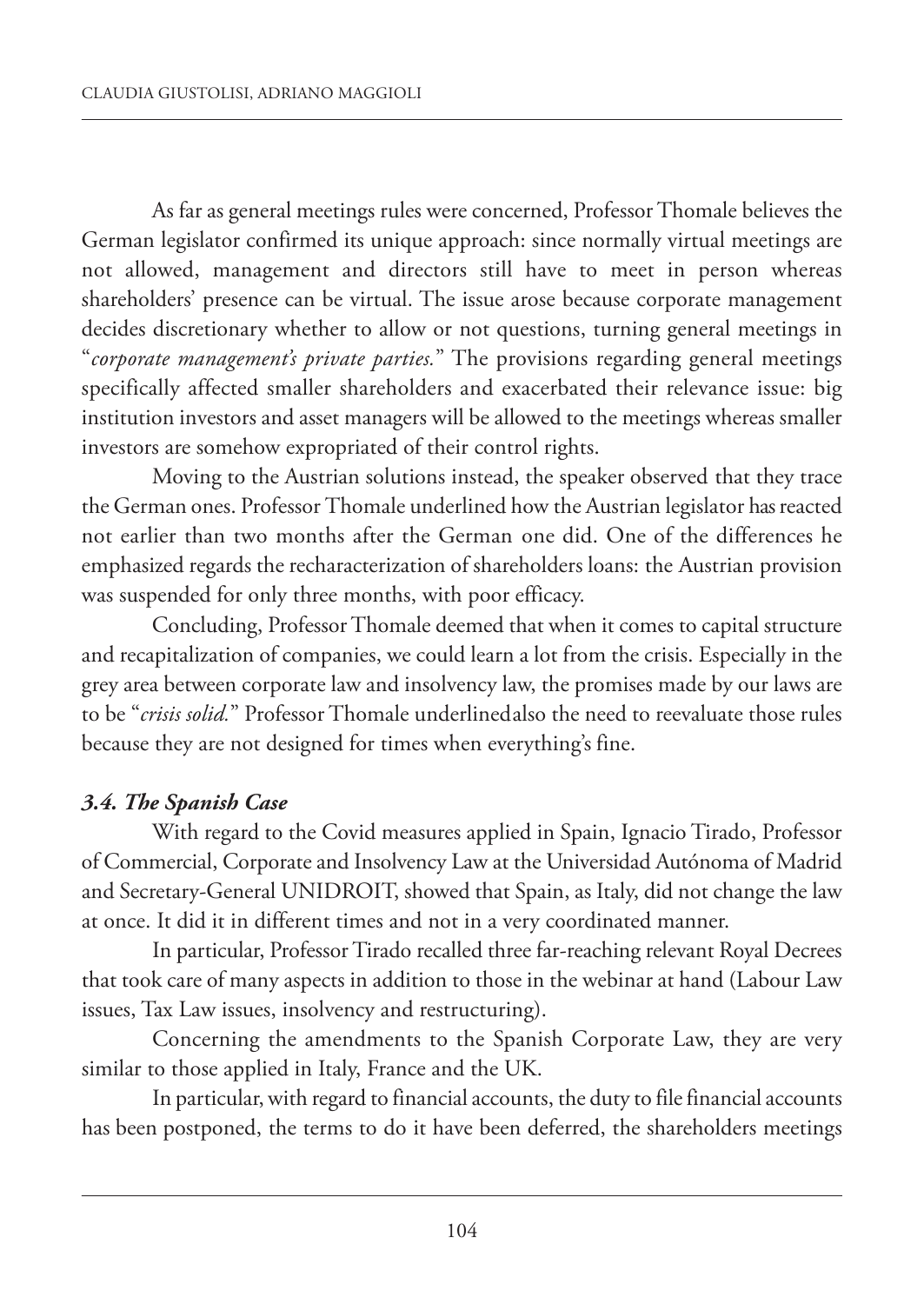and the board directors' meetings have been made more flexible: they can be done remotely, in videoconference or teleconference. Some amendments of corporate law are of particular importance: specifically, the possibility to suspend a decision previously adopted to deliver dividends and to suspend also the possibility of shareholders, when they have it, to separate from the company because dividendshave not been distributed.

Also, the Spanish government, fearing the lowering of the value of the shares especially in open markets and their possible purchase during fire sales by foreign investors, suspended for a while the possibility to acquire a certain percentage of the shares of capital of companies and then it moved further, simply requiring a preauthorization to be able to invest in the shares capital of certain companies.

Professor Tirado specified also that in Spain, like in many other countries, following ESMA's approach, the short selling is not allowed.

But the most interesting part of the extraordinary measures lays with two items: one is the banking side and the other is the contractual side. About the banking side, the core is obviously the European Union and the European Central Bank, especially with this Pandemic Emergency Long Term Restructuring Operation which was and still is key to ensure that money continues to flow into the banking systems of the different European states.

Also, Professor Tirado represented the real situation of the Spanish banking sector, specifying that Spanish banks are getting out of liquidity, in part to lend to the real economy, in part, more importantly, to buy sovereign bonds. In February, Spain had for the first time a higher percentage of foreign investors as holders of national bonds than national ones.

At this point, he asked himself several questions: how is it possible that countries issue bonds and are able to place the bonds in the markets at a better price than before the crisis? How can it be possible that Brazil, one of the most battered countries in the world and with no prospect of good recover at least for a few years, has just placed 3.5 billion at the lowest interest rate in its history?

His explanation is that there is so much liquidity already available that investors just invest somewhere.

Professor Tirado underlined that the huge amount of liquidity is making the market unable to work properly. And if the market is not pricing instruments properly,